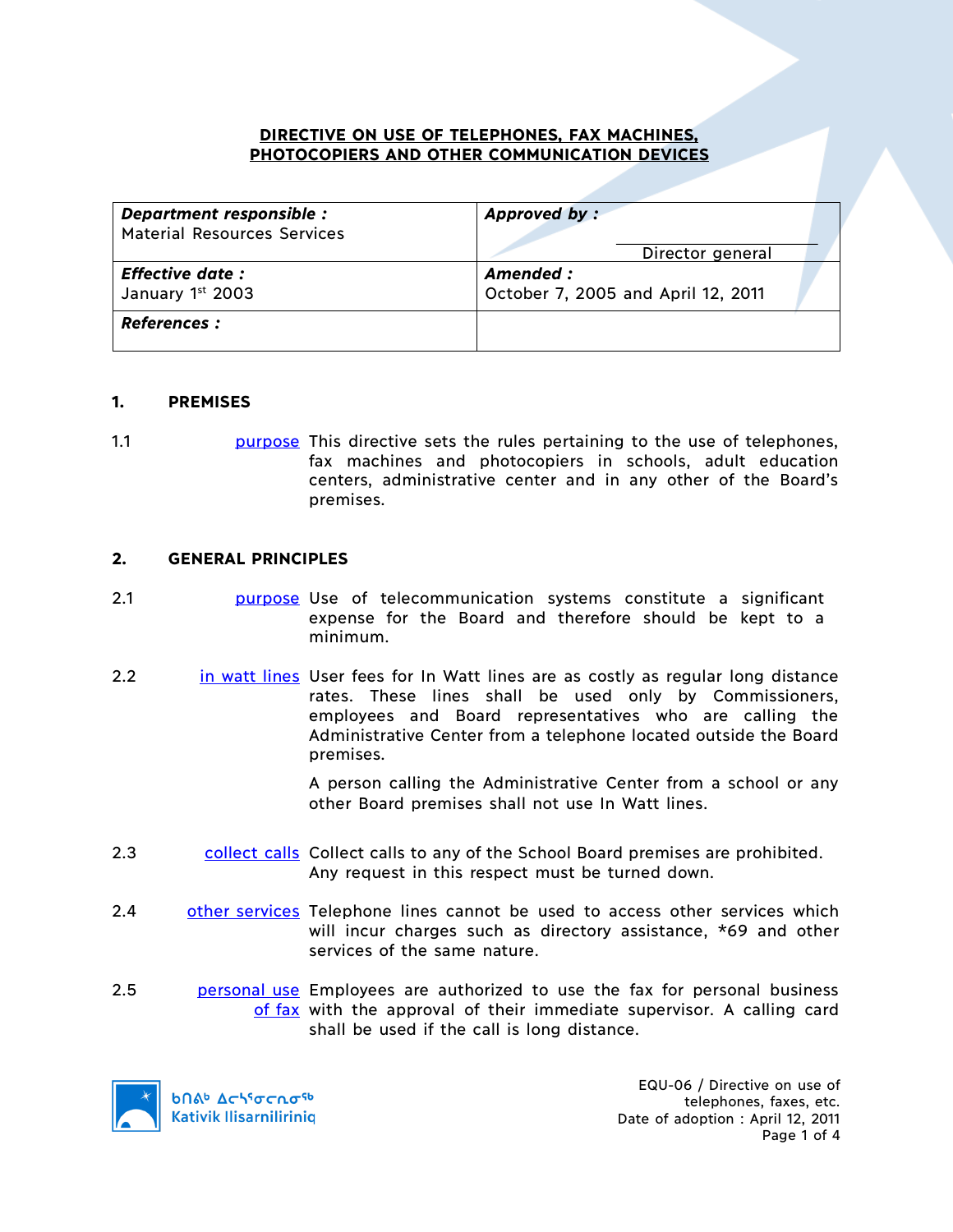2.6 **non-Kativik People other than employees or Board representatives are not** representative permitted to make long distance calls nor receive In-Watt calls without prior approval from a Centre Director, Principal or Director of a Department.

# **3. CELLULAR PHONES**

- 3.1 attribution The Director General decides if the activities of a manager warrant the use of a cellular phone paid by the Board based on the following criteria. When the manager is:
	- a) often away from the office;
	- b) responsible for activities often requiring immediate actions;
	- c) a key person in the emergency intervention plan (safety, etc.).
- 3.2 contract and When the need for a cellular phone is recognized, the User shall plan directly subscribe to a contract, in accordance with the conditions set below. The Board will no longer directly subscribe any contract. Employees who still benefit from a contract that was directly subscribed by the Board, shall at its expiration subscribe their own contract.

Board's a) for contracts that were subscribed by the Board, the following property conditions still apply:

- i. the phone remains the property of the Board;
- ii. the User must pay personally for any upgrade except for voice mail and call display, unless specific business needs require it;
- iii. the basic monthly allotted time is 150 minutes unless the activities of the User require a higher number of minutes;
- iv. personal calls are permitted as long as they do not go over the allotted monthly minutes or cost extra fees to the Board. However, in cases where additional monthly charges are incurred because the allotted minutes have been exceeded, the user must review the bill to isolate all personal calls made during the month and submit the bill with a justification to Finances to determine which, if any, calls the user will be responsible for paying;



EQU-06 / Directive on use of telephones, faxes, etc. Date of adoption : April 12, 2011 Page 2 of 4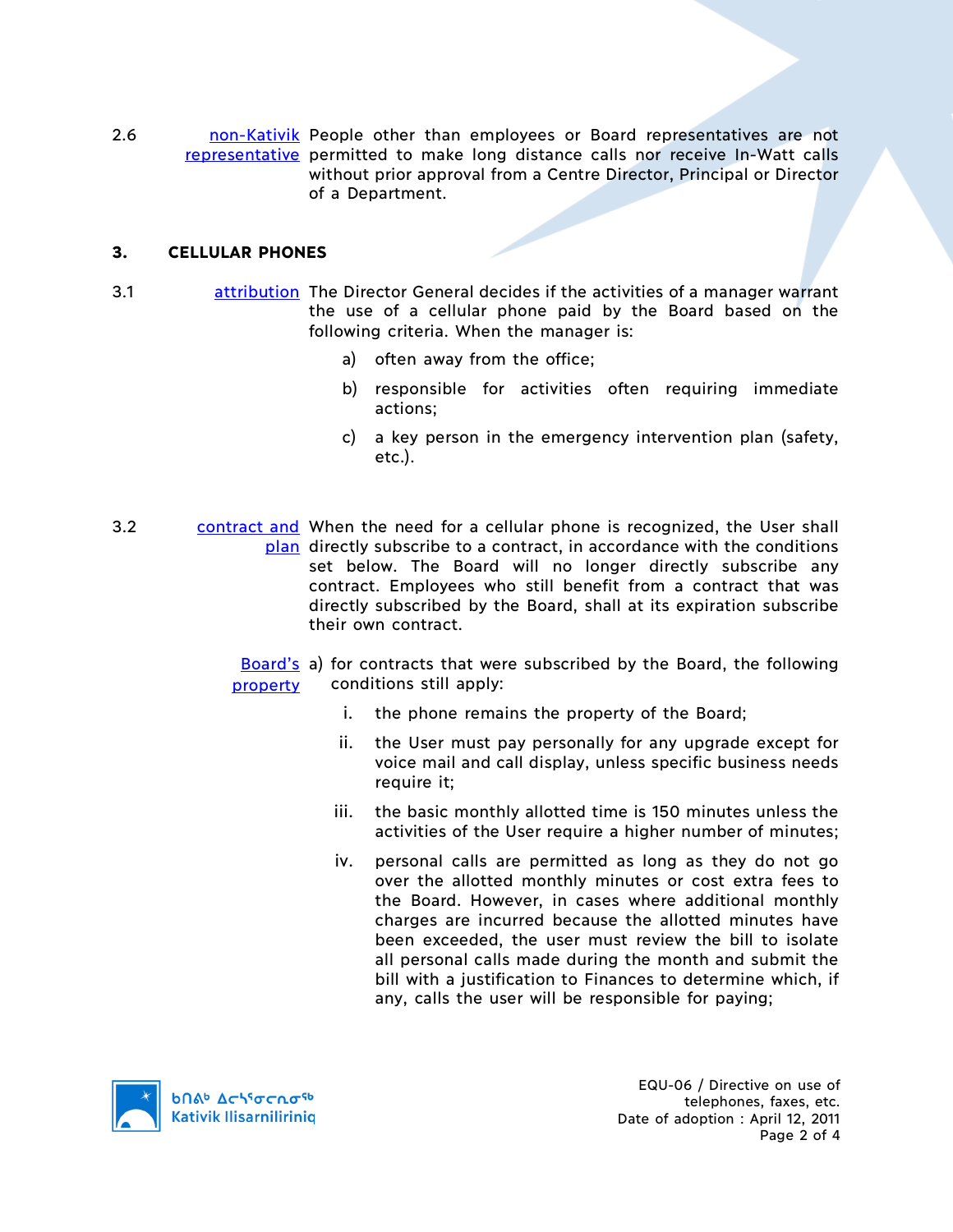- v. the user is responsible for the safekeeping and care of their cellular phones;
- vi. when the User leaves the Board or no longer has a need for a cellular phone, he must return the equipment to Material Resources Department.

user's b) for contracts subscribed by Users, the Board will reimburse the property following costs, upon presentation of the invoice:

- i. purchasing of the phone, up to a maximum of \$100 every three (3) years;
- ii. the monthly contract of the provider chosen by the User up to a maximum of 60\$ per month excluding taxes. However, the Transport Manager is not subject to this limit;
- iii. long distance related to businesses;

In this case, the User remains the owner of the phone and of the contract and will therefore keep them at the end of his employment.

- 3.3 **business of the stame of the staff members, who make business calls with their personal** employees cellular phones are reimbursed for the cost of the calls as follows:
	- a) Calls made or received that are credited to an employee's calling plan allotted minutes will be reimbursed at a flat rate of .25 cents per minute regardless of the service plan's normal air time rate;
	- b) Calls made or received that are not included in an employee's calling plan allotted minutes will be paid at the billable rate;
	- c) Employees must provide a detailed copy of their bill to Finance with the purpose of the call written next to the telephone number and the telephone number highlighted. The supervisor must approve the expense.

The Director General may approve the reimbursement of cellular phone expenses to an employee who is not a manager subject to the same conditions as established in section 3.1.

### **4. SCHOOLS AND NUNAVIK FACILITIES**

4.1 **installation** Only Equipment Services may authorize the installation or cancellation of a telephone charged to the Board.



EQU-06 / Directive on use of telephones, faxes, etc. Date of adoption : April 12, 2011 Page 3 of 4